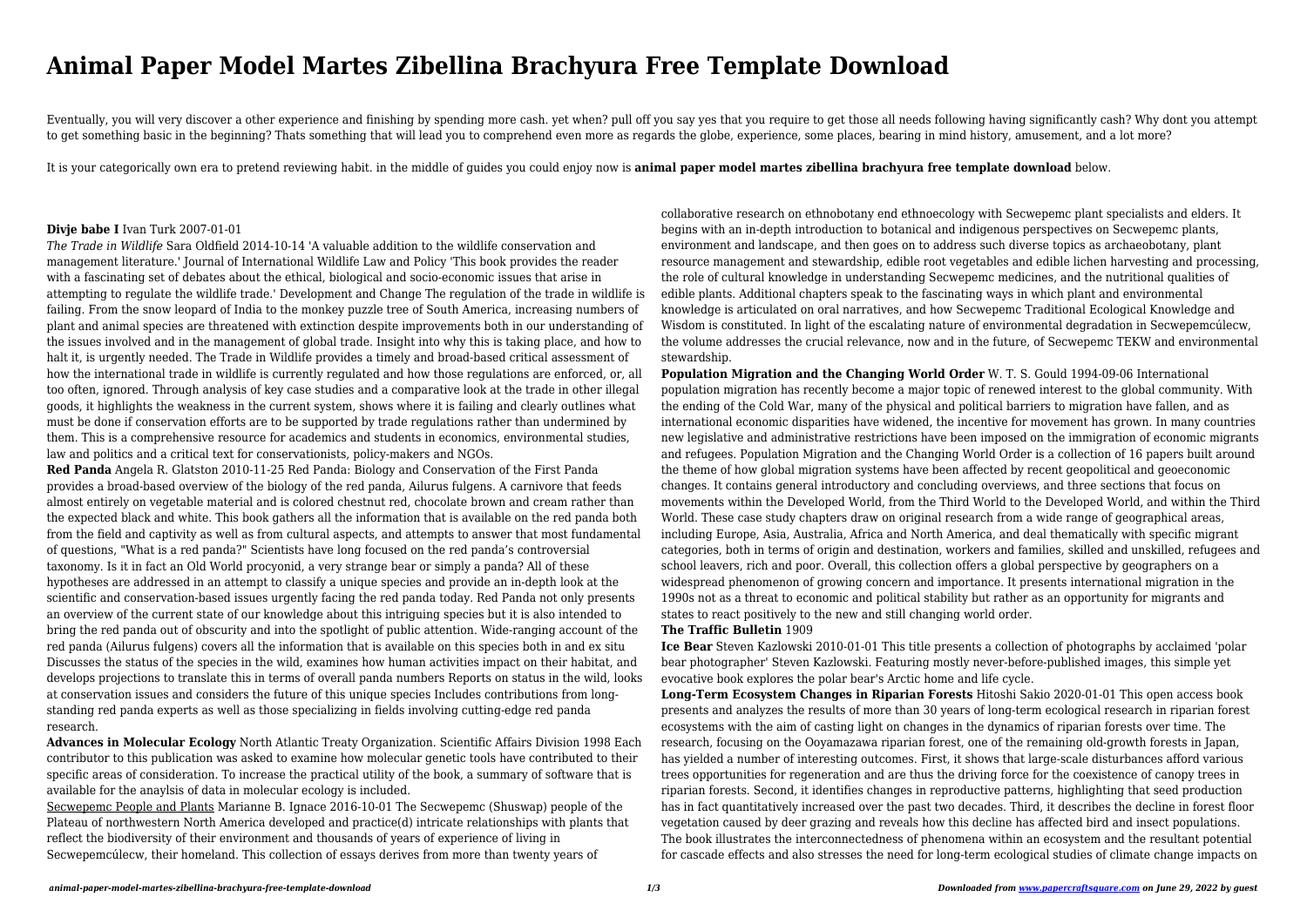forests. It will be of interest to both professionals and academics in the field of forest science. . **The Class Mammalia** Georges Cuvier 1978-12

**American Weasels (Classic Reprint)** E. Raymond Hall 2019-01-25 Excerpt from American Weasels Even though most weasels are intractable as pets, they have a value to man, as, for instance, when he is plagued by mice. In a field where mice and other small rodents are so abundant as to damage cultivated crops, the weasel is the farmer's best friend. A weasel may inhabit one den until the rodents thereabouts are al most exterminated in an area two or three hundred yards across; in this way the weasel acts as a control, locally, as well as a check more widely, on the increase in Size of populations of kinds of rodents upon which it preys. The smaller species are mousers of remarkable efficiency and can, if necessary, follow a mouse to the end of the mouse's burrow. The slender body allows the weasel to pass through any burrow or hole into which it can thrust its head. This ability in an organism as highly specialized for killing other animals as is the weasel, has earned for it a bad name in con nection with poultry yards. Authentic instances are recorded in which a weasel, gaining entrance through a knot-hole to a coop of young chickens, killed several dozen of the fowls. In other in stances, however, weasels have lived under buildings close by a poultry yard without even molesting the birds in the slightest; in the latter instances the weasels probably were present because there was an abundant supply of rats and mice. At least three poultry raisers (see page 214) have encouraged weasels to live in their poul try yards feeling that the good they do by destroying rats outweighs the damage caused by the occasional weasel which turns to the fowls; the idea is that the individual weasel can be eliminated if he becomes destructive. About the Publisher Forgotten Books publishes hundreds of thousands of rare and classic books. Find more at www.forgottenbooks.com This book is a reproduction of an important historical work. Forgotten Books uses state-of-the-art technology to digitally reconstruct the work, preserving the original format whilst repairing imperfections present in the aged copy. In rare cases, an imperfection in the original, such as a blemish or missing page, may be replicated in our edition. We do, however, repair the vast majority of imperfections successfully; any imperfections that remain are intentionally left to preserve the state of such historical works. *Animal Kingdom, Arranged According To Its Organization, Serving As A Foundation For The Natural History Of Animals* 1834

**Ainu Ethnobiology** Dai Williams 2017-08-30 This book examines the ethnobotany and ethnozoology of pre-20th Century Ainu, the indigenous people of the North Pacific islands of Hokkaido (Japan) and Sakhalin, and the Kurils (Russia). Ainu of this time were fishing hunter-gatherers. When colonized by Japan and Russia at the turn of the 20th Century, Ainu had no written language, but strong oral traditions, which Japanese, Russian and western ethnographers recorded. Ainu Ethnobiology is a linguistic work as well as an ecological one. Williams analyses over 100 old texts, mostly translating from Japanese, with other original sources in Russian, French, German and English, thereby amassing a work with perhaps the most comprehensive bibliography of primary sources on the Ainu. Williams also spent many months in the field building a working knowledge of the environment in which the Ainu lived and worked. He presents the native flora and fauna of Ainu daily life, and explains their use in terms of activities, rituals, and material culture.

## **The Wild Mammals of Japan** Satoshi Ōdachi 2009

**Antarctic Ecosystems** K.R. Kerry 2012-12-06 Antarctic Ecosystems comprises 55 papers presented at the Fifth Symposium on Antarctic Biology held under the auspices of the Scientific Committee on Antarctic Research (SCAR) in Hobart, Australia, 29 August - 3 September, 1988. Both short- and long-term changes in ecosystems and community structures caused by natural and human factors were discussed to help understand the ecological processes taking place in a changing environment. The variability of ecological factors must be known for the development of realistic monitoring strategies and sound conservation practices.

Forests and Forestry K. P. Sagreiya 1994 With reference to India. *Animal Diversities* Gerhard Jaritz 2005 **Otters** C. J. Harris 1968 *A Reprint of the North American Zoology* George Ord 1894 **Martens and Fishers (Martes) in Human-Altered Environments** Daniel J. Harrison 2004-10-21

Martens and Fishers (Martes) in Human-Altered Environments: An International Perspective examines the conditions where humans and martens are compatible and incompatible, and promotes land use practices that allow Martes to be representatively distributed and viable. All Martes have been documented to use forested habitats and 6 species (excluding the stone marten) are generally considered to require complex mid- to late-successional forests throughout much of their geographic ranges. All species in the genus require complex horizontal and vertical structure to provide escape cover protection from predators, habitat for their prey, access to food resources, and protection from the elements. Martens and the fisher have high metabolic rates, have large spatial requirements, have high surface area to volume ratios for animals that often inhabit high latitudes, and often require among the largest home range areas per unit body weight of any group of mammals. Resulting from these unique life history characteristics, this genus is particularly sensitive to human influences on their habitats, including habitat loss, stand-scale simplification of forest structure via some forms of logging, and landscape-scale effects of habitat fragmentation. Given their strong associations with structural complexity in forests, martens and the fisher are often considered as useful barometers of forest health and have been used as ecological indicators, flagship, and umbrella species in different parts of the world. Thus, efforts to successfully conserve and manage martens and fishers are associated with the ecological fates of other forest dependent species and can greatly influence ecosystem integrity within forests that are increasingly shared among wildlife and humans. We have made great strides in our fundamental understanding of how animals with these unique life history traits perceive and utilize habitats, respond to habitat change, and how their populations function and perform under different forms of human management and mismanagement. This knowledge enhances our basic understanding of all species of Martes and will help us to achieve the goal of conserving viable populations and representative distributions of the world's Martes, their habitats, and associated ecological communities in our new millennium.

*Otters* Hans Kruuk 2006-08-17 Otters are highly charismatic and popular animals of very considerable concern to conservationists worldwide. Written by the pre-eminent authority in the field, this book builds on the reputation of the author's landmark monograph of the European otter, Wild Otters (OUP, 1995). Furthermore, its broader scope to include all species of otter in North America as well as Europe and elsewhere leads to a deeper synthesis that greatly expands the book's overall relevance and potential readership. Aimed at naturalists, scientists and conservationists, its personal style and generously illustrated text will appeal to amateurs and professionals alike. It emphasises recent research and conservation management initiatives for all 13 species of otter worldwide, incorporates recent molecular research on taxonomy and population genetics, and discusses the wider implications of otter studies for ecology and conservation biology. As well as enchanting direct observations of the animals, there is guidance about how and where to watch and study them. From otters in the British and American lakes and rivers, to sea otters in the Pacific Ocean, giant otters in the Amazon and other species in Africa and Asia, this book provides an engaging approach to their fascinating existence, to the science needed to understand it, and to the very real threats to their survival. **Biology and Conservation of Martens, Sables, and Fishers** Keith B. Aubry 2012-08-28 Mammals in the genus Martes are mid-sized carnivores of great importance to forest ecosystems. This book, the successor to Martens, Sables, and Fishers: Biology and Conservation, provides a scientific basis for management and conservation efforts designed to maintain or enhance the populations and habitats of Martes species throughout the world. The twenty synthesis chapters contained in this book bring together the perspectives and expertise of 63 scientists from twelve countries, and are organized by the five key themes of evolution and biogeography, population biology and management, habitat ecology and management, research techniques, and conservation. Recent developments in research technologies such as modeling and genetics, biological knowledge about pathogens and parasites, and concerns about the potential effects of global warming on the distribution and status of Martes populations make new syntheses of these areas especially timely. The volume provides an overview of what is known while clarifying initiatives for future research and conservation priorities, and will be of interest to mammalogists, resource managers, applied ecologists, and conservation biologists.

The Ainu of the Northwest Coast of Southern Sakhalin Emiko Ohnuki-Tierney 1974